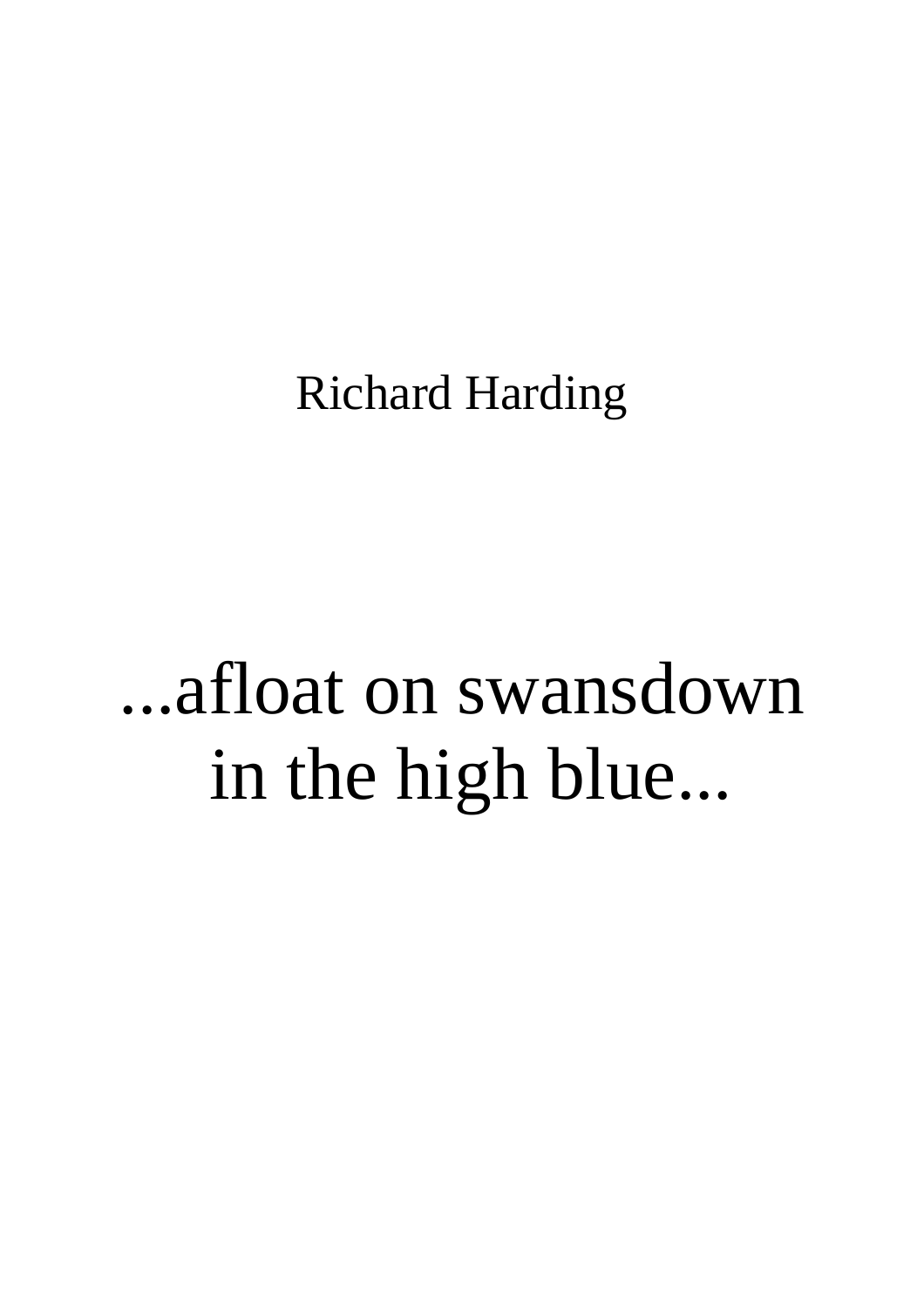*...afloat on swansdown in the high blue...* is for guitar quartet with optional ad-lib electronics.

It was written for Liverpool Guitar Society and was premiered at the Walker Art Gallery in Liverpool on the 18th November 2010.

With the players beginning together at a mutually agreed tempo in the region of 60 to 66 bpm, the repeated three, five, seven and eleven bar phrases will be subject to a process of constant realignment as the piece progresses. The players should endeavour to vary their dynamics and timbre constantly throughout the performance, paying close attention to the sound of the ensemble and following/contrasting with their fellow performers. All four lines will arrive back on the downbeat of their first bars simultaneously after approximately an hour and a quarter, if the process is pursued to completion. Shorter performances featuring fewer repetitions are permissable. If desired the sound of the guitars can be fed into software or hardware based electronic sound manipulation devices, which can then be used to create an improvised sonic backdrop to the performance.